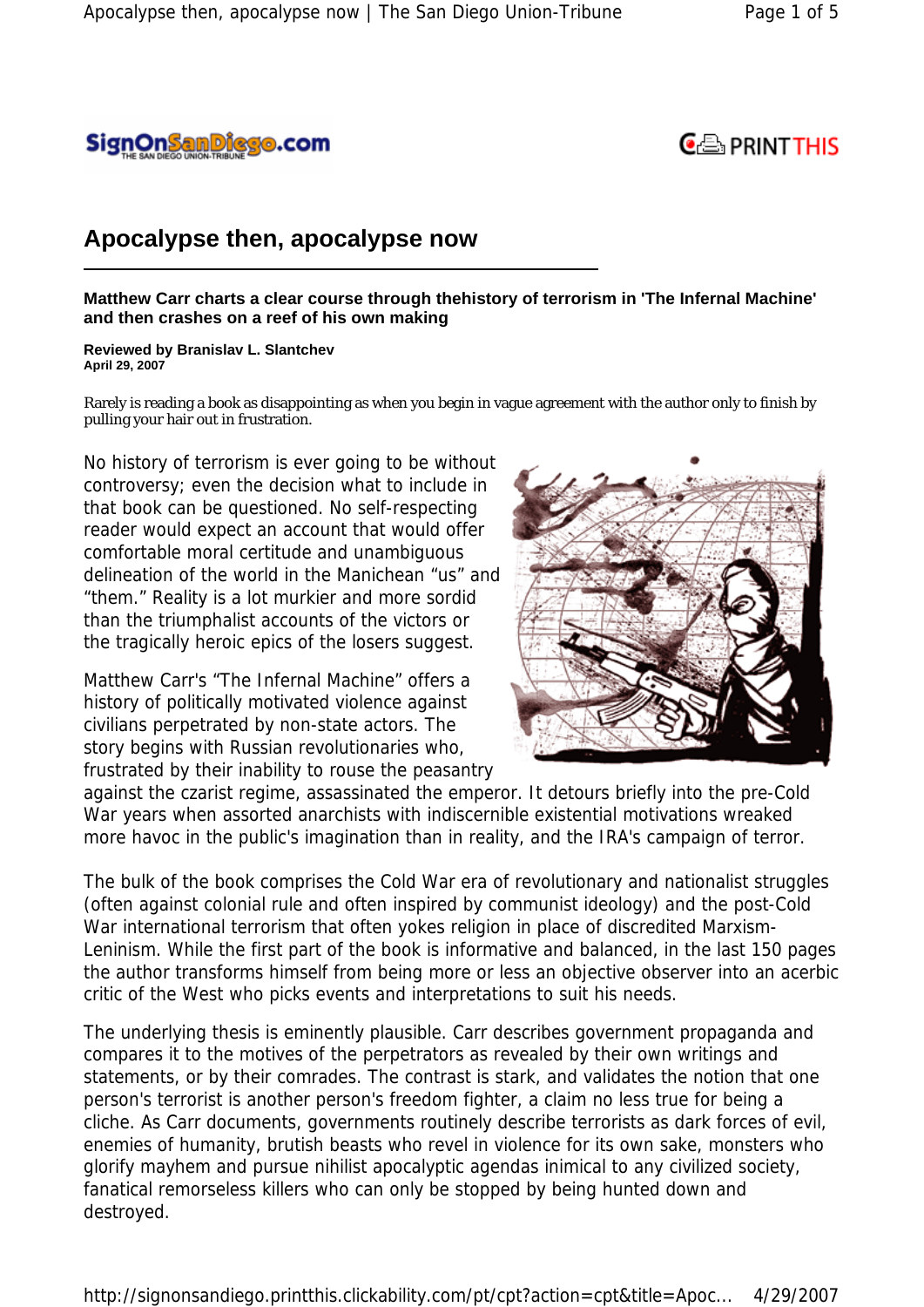Carr terms this a "ritualized response" that transcends time, geography, culture and regime type. Instead of trying to make sense of terrorism, governments obscure it and often justify costly countermeasures that are sometimes more horrifying than the deeds they seek to prevent.

Rather than trying to find an overarching definition of terrorism, Carr wants to explore why people engage in such violence: Is it truly a pathological condition, or can we understand it as coherent purposeful behavior by rational people?

Terrorists perceive themselves as noble and heroic participants in a struggle against overwhelming odds, a struggle in which the sacrifice of innocents is a necessity arising out of the severe asymmetry in power. Without the strength to confront the regular military, without recourse to the governing institutions that could redress their grievances and without access to channels that would enable their voice to be heard, the perpetrators use terror to combat what they perceive as an unjust regime and to force an indifferent society to pay attention.

Carr claims, with excellent reason, that the slaughter of civilians, no matter how repugnant, is almost always a tactic used in pursuit of a political agenda. In other words, it is far from being irrational. Making sense of it only requires one to examine the context of the conflict and the options available to the perpetrators.

The goals that such tactics can serve are diverse. Terror can undermine the prestige and the legitimacy of the government by revealing its incompetence and inability to provide security for its citizens, as Menachem Begin observed in relation to his campaigns against the British in Palestine. It can provoke a disproportionate response that would alienate the public further, as it did when the murder of 130 Europeans by the Front de Libération Nationale (FLN) in Algeria resulted in the French forces killing more than 5,000 Algerian Muslims in retaliation. Terror can also convince the government that its policies are too costly, thereby coercing it into a more accommodating stance, as it did in Ireland. It may even be necessary if a group has to demonstrate the capability and willingness to inflict harm before its demands are taken seriously.

Terror is the weapon of the weak who have no chance of surviving a showdown with formidable regular forces arrayed against them. Whereas this has led many to label these tactics as cowardly, they are nothing of the sort. Leaving aside why confronting a guntoting insurgent with tanks should be considered brave, these tactics are rational responses to a severe imbalance of power. Few people would deem Washington's avoidance of a decisive battle with the British a sign of cowardice. Especially in the South, the "irregular" tactics of the American forces could easily be disparaged by the British in much the same way the Americans themselves could disparage American Indian guerrilla tactics. Cowardice simply does not play into it.

If terrorism is then an understandable tactic, then perhaps the goals in whose service it is used are irredeemably evil? In fact, in many cases one finds it hard not to sympathize with terrorists' goals. Whether it is the Irish or Algerian struggles for independence, the Palestinians' effort to secure their own state in the mess that is the Middle East or the countless attempts to improve the lot of peasants or disenfranchised workers in Latin America, the goal of a just social order is hard not to admire even if one vigorously disagrees with how it must be constituted in practice. After all, some of us have no wish to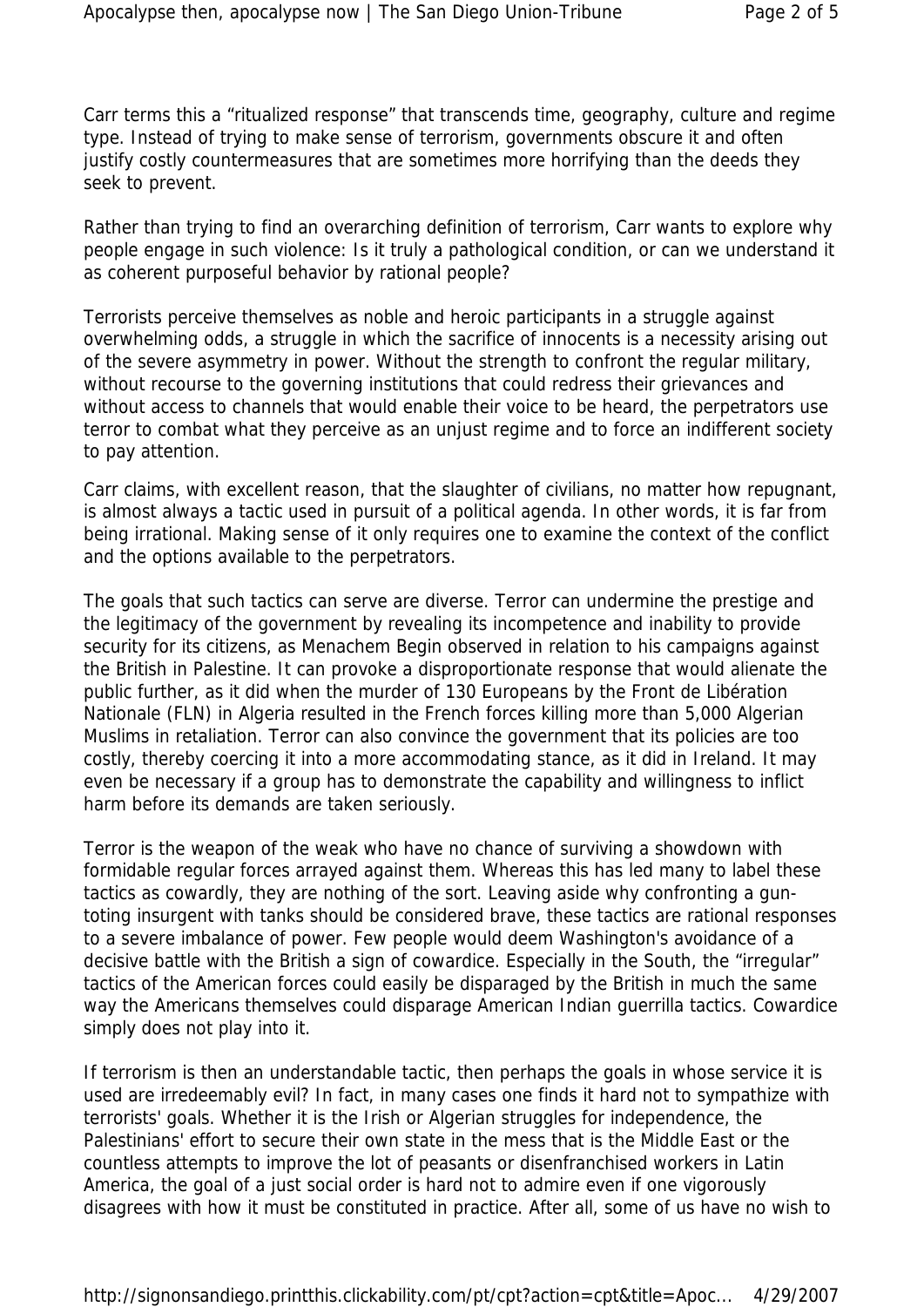live in an authoritarian Islamic Puritania.

And therein lies the greatest challenge to Carr's thesis.

You see, in Carr's world there are only two types of anti-government violent resistance. One is perpetrated by misguided youths whose goals are so idealistically naive or at odds with the rest of society, and whose means so pathetically inept, that they constitute no real threat, even if they do manage to pull off the occasional spectacular media circus event. This category includes the early 20th-century anarchists, the Red Army Faction (RAF) in Germany, the Red Brigades in Italy, the Weather Underground in the United States and the Japanese Red Army, among others. The ritualized response to these terrorists is severe overreaction, and the costs society pays in curtailed civil liberties, political rights and police action far outweigh the threat these groups represent.

The other type shares goals and is supported by a significant segment of society even if the latter may be squeamish about the tactics. This category includes the Irish Republican Army, the Algerian FLN, the Basque Euskadi ta Askatasuna (ETA) and, of course, the Palestine Liberation Organization (PLO). The ritualized response often involves protracted and massively disproportionate violence by the authorities, the extent of which can surpass the carnage of the terrorists. Because it refuses to engage the grievances to which the violence is a reaction, and because these grievances are legitimized by being shared by so many, this response, too, is counterproductive.

But Carr never addresses the perennially vexing question of how to deal with this terrorism. The lurking assumption is that rational people should be able to resolve their conflicts without resorting to violence. Once we understand the other side, we can open the channels of communication and work to resolve our differences in a peaceful way. Violence is thus a result of racism, oppression, bigotry and a distorted image of the other, an image produced by the ritualized response itself.

But is this so? Understanding that a group wants to redistribute wealth and create a communist utopia or eradicate decadence and establish an Islamic Caliphate does not bridge the vast chasm between our view of what a society should look like and theirs. If we fail to convince them that ours is the right way and they similarly fail to convince us that theirs is the right way, then what? Do we just agree to disagree?

Not when one can resort to violence and decide, once and for all, who is right. Some conflicts are too fundamental to be solvable by holding hands; the trick is to figure out which ones can be. Carr is correct to insist that refusing even to try to understand the people engaging in terrorist violence is bad policy. But he is wrong in veering into the other extreme, in which any forceful militarized response constitutes prima facie evidence of political and moral failure of the government.

And veer Carr does, for he goes to great lengths to buttress the heroic image of the terrorists. More often than not he portrays them as humane individuals engaged in a valiant struggle that forces them into appalling acts, acts they abhor but nevertheless recognize as necessary. So we read about the RAF's Ulrike Meinhof's "aversion to bloodshed and her preference for nonviolent operations," and the FLN's Yacef Saadi, who sheds "clearly authentic" tears while ruminating about a bombing of a dance hall he had ordered.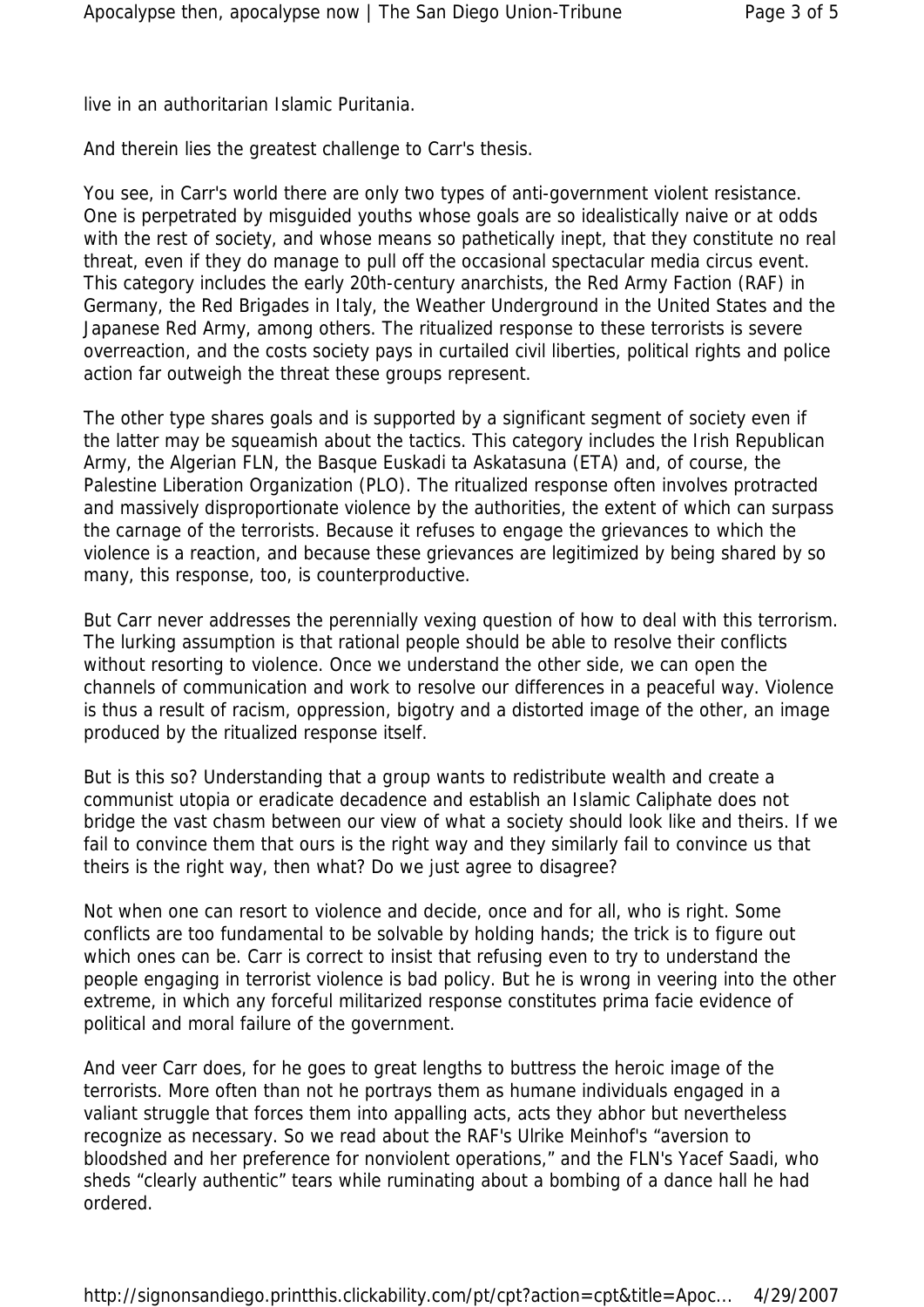For Carr, no such humanity exists on the other side. Testimony is proffered about the CIA providing recruits for the Nicaraguan Contras with "large commando knives which were much sought after, since 'everybody wanted to have a knife like that, to kill people, to slit their throats.' " Carr essentially transposes the brutish image from the terrorists to the government.

Then, there is the ubiquitous use of scare quotes. When not eschewed in favor of "militant," "insurgent" or "guerrilla," the word "terrorist" invariably appears enclosed in quotes, presumably to alert the reader to its subjective nature. The practice becomes more intrusive as relativism spreads to "the 'innocent' and the 'guilty.' " Carr is busy persuading us that terrorists are forced to use abhorrent tactics, then, apparently without noticing the irony, he deploys the scare quotes: "The counterterrorist is 'forced' to use the methods of the terrorist in order to defeat him."

The heavy-handedness does not stop with rhetorical flourishes and grammatical tricks; Carr's selective interpretation of facts often leads straight into conspiracy theories that would baffle students of history. The mask of objectivity comes off on Page 211: "From the mid-1970s onwards, the spectre of international terrorism became part of a sophisticated and wide-ranging right-wing propaganda offensive, which aimed to convince the Western public that the Soviet Union was still pursuing its dream of world conquest even as it edged toward peaceful coexistence." What follows is the usual laundry-list of bogeymen (individuals and organizations), along with a selected list of events, all designed to create the impression of a well-orchestrated global manipulation of world events by Western capitalists.

Replacing the vast communist conspiracy with a vast capitalist-militarist conspiracy does little to enhance the appeal of the author's arguments. The increasingly strident and venomous diatribes against the West that fill the last third of the book ruin whatever contribution it could have made to a rational debate.

In the end, Carr perpetuates the very stereotype he accuses others of peddling. Summarizing what he perceives as the atrociously incompetent, mendacious and manipulative response by the West to 9/11, he writes, "The decision to respond to the September 11 attacks through a global 'war' was a political and strategic choice. There were, and are, other means through which the world might have responded." (Emphasis mine.)

Turning to the other side, he describes a rage caused by humiliation and indignation, a rage so overwhelming that "even the bloodiest acts of unofficial terrorism are invariably seen by their perpetrators as a legitimate response to the actions of their enemies." In other words, we, the civilized, have choices; the others, the oppressed, have none. We can decide how to deal with a problem; they can only lash out in rage. This will continue until the civilized societies "address the wider causes and grievances that inspire [this violence] and accept their share of responsibility for even the most ostensibly 'evil' terrorist acts."

Aside from the vague exhortation to address the so-called "root causes" that are supposedly the result of misguided or even sinister Western policies, Carr ignores the fact that a fervent belief in something, no matter how sincere, does not make it true. The willingness to sacrifice oneself and/or kill others does not convey legitimacy to one's goals. Its popularity in academic circles notwithstanding, "authenticity," the idea that a subjective